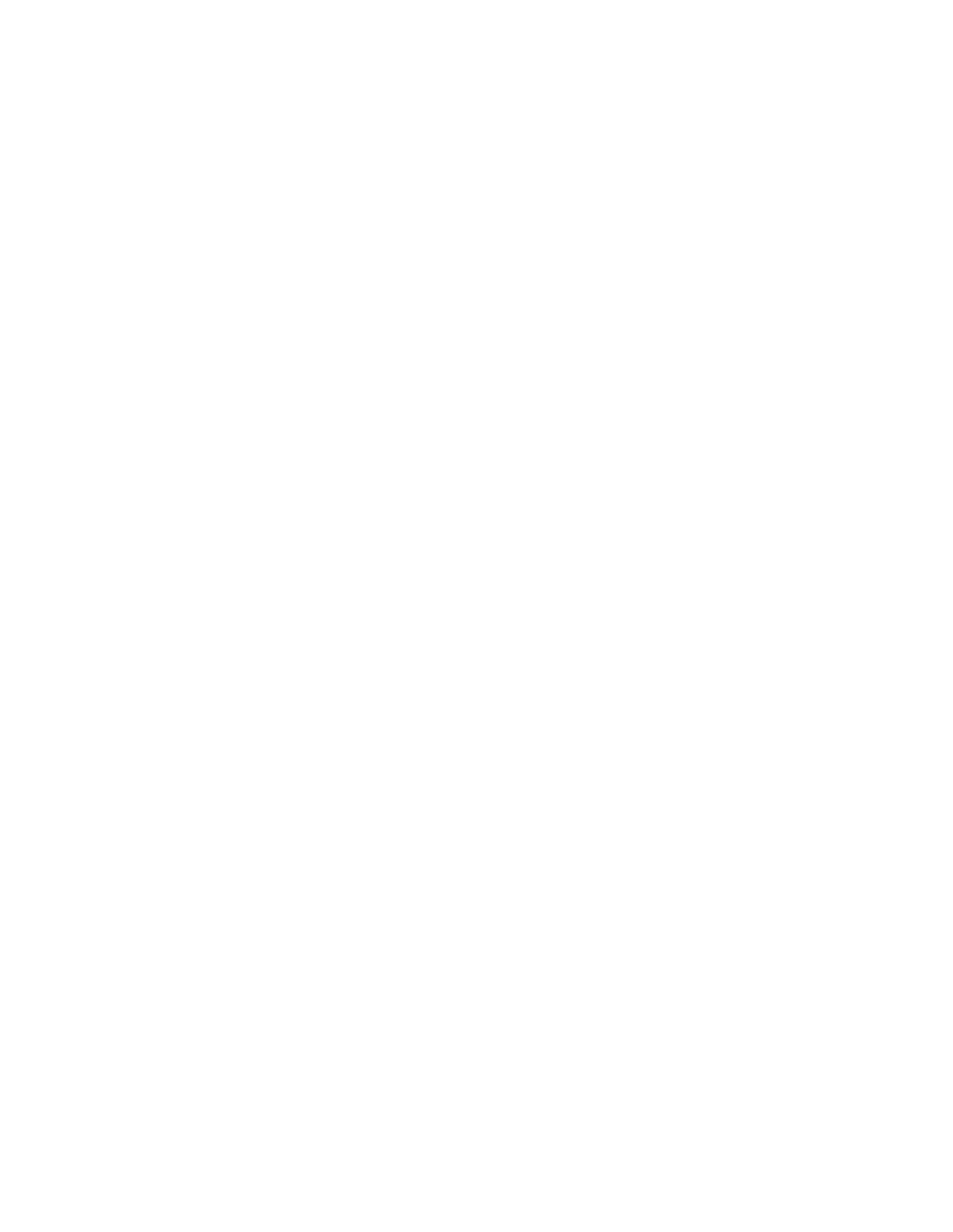## TREX® OUTDOOR FURNITURE™ 20-YEAR LIMITED WARRANTY

Poly-Wood, Inc., (hereinafter "Poly-Wood"), the licensee of Trex® Outdoor Furniture™, warranties to the original purchaser ("Purchaser") that, for a period of twenty (20) years of residential use and one (1) year for commercial use from the date of original purchase, under normal use and service conditions, Trex Outdoor Furniture brand high-density polyethylene (HDPE) products shall be free from material defects, and shall not splinter, crack, chip, peel, rot, or suffer structural damage from insect infestation. Further, Poly-Wood warranties that for a period of 30-days from date of purchase all Trex Outdoor Furniture products shall be free from defects related to workmanship.

Aluminum Frames:

- Welds and Joints are warranted to not break or crack for 5 years of residential use, 1 year of commercial use
- Powder Coat Finish is warranted to not peel for 5 years of residential use, 1 year of commercial use

Hardware:

 Hardware used in production or assembly of Poly-Wood products are warranted to not break for 5 years of residential use, 1 year of commercial use

Cushions:

 Cushions are warranted to be free from workmanship or material defects for 30-days from purchase. This warranty does not apply to normal wear and tear effects on the cushions, which are received by regular use of the cushions. Neither does it cover damage due to unauthorized repairs or alterations, negligence, misuse or abuse, improper assembly and acts of God

## Umbrellas:

Umbrellas are not covered under the Trex Outdoor Furniture warranty

The following items are specifically excluded from the Trex Outdoor Furniture limited warranty. Poly-Wood shall not be liable for any failure, defect or damage resulting from or connected with the following:

- Fading, color change, or color match Trex Outdoor Furniture HDPE products are made with UV-stabilizers to minimize fading, however upon exposure to the sun all colors will fade to some degree. To minimize possible fading cover your furniture or use a UV-protectant such as Armor All®
- Rust or corrosion of stainless steel hardware please see Cleaning/Maintenance information for details on how to maintain your hardware
- Assembly or handling of products after they leave our factory, including any lack of performance or improper performance in any way by the dealer or assembler
- Abnormal use of the products
- The application of paint, varnish or other coating or chemical not approved by Poly-Wood or the application of heat or radiation from an external source such as a barbecue grill, another appliance, fire or reflection from windows or doors
- Any lack of compatibility between our products and any other product not manufactured by us that causes damage to or failure of our products
- Labor, transportation or assembly costs
- Color or pattern variance between any new replacement section or pieces and other sections or pieces. (We reserve the right to discontinue or modify any product line or color without notifying the original purchaser. If the original product is not available, we retain the right to choose to provide replacement material of equal value or quality.)
- Damage caused by, among other things, use of incompatible accessories, intentional acts, unreasonable use, misuse, physical abuse, vandalism, riot, insurrection or civil disorder, accidents or corrosive atmospheres (such as those contaminated by acid rain, harmful chemicals or vapors), or any act of God (such as fire, flooding, hurricane, earthquake, tornado, lightning, ice, etc.), environmental condition (such as air pollution, mold, mildew, etc.), staining from foreign substances (such as dirt, grease, oil, etc.), or normal weathering (defined as exposure to sunlight, weather and atmosphere which may cause any colored surface to gradually fade, darken, chalk, or accumulate dirt or stains);
- Assembly of hardware, accessory items or defects caused by their assembly

Proper maintenance of your product is required to support the benefits of this warranty. This warranty is voided in the event that there are indications of abuse or neglect to the furniture. This warranty does not apply to normal wear and tear effects on the furniture, which are received by regular use of the furniture.